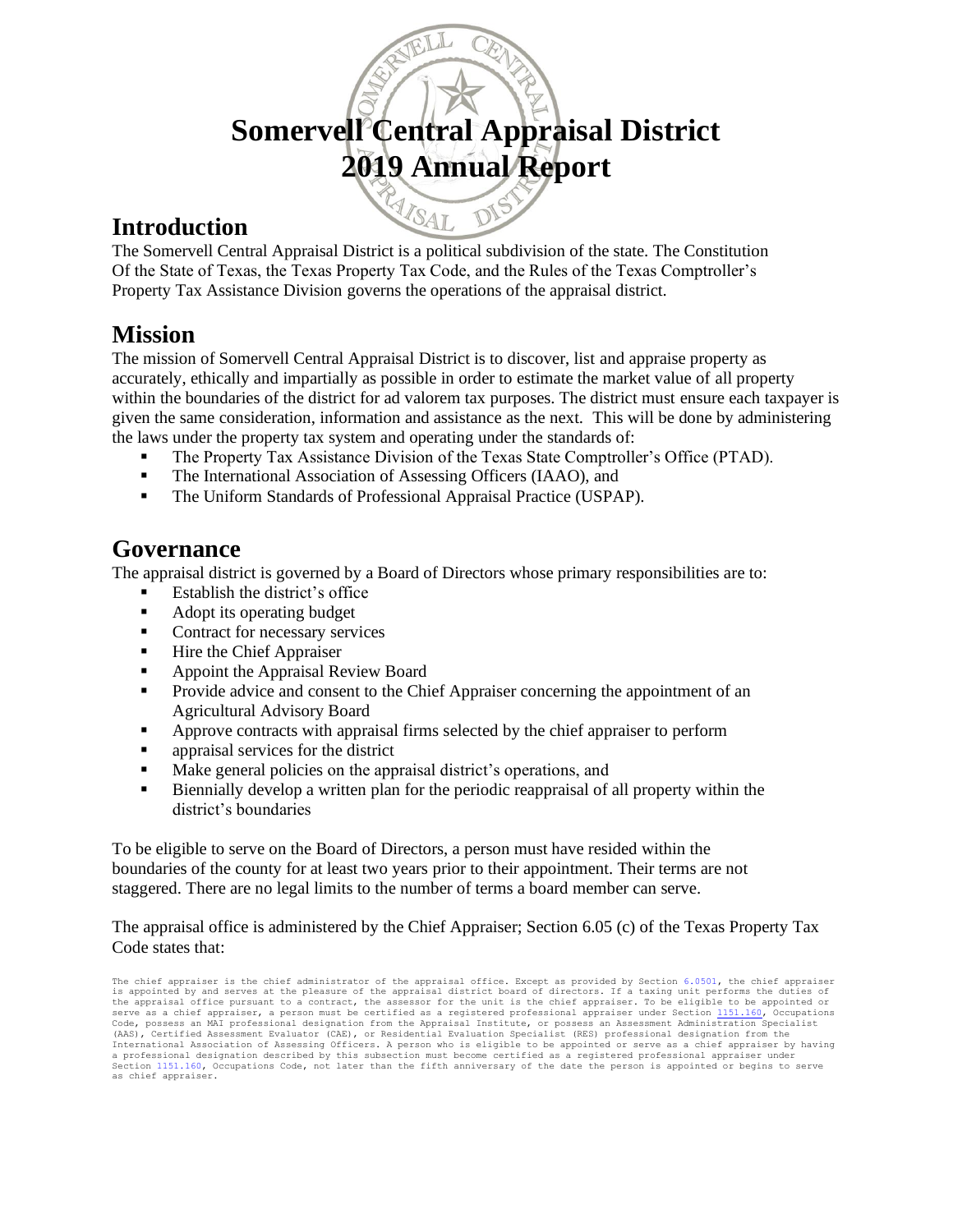The Ag Advisory Board is appointed by the Board of Directors at the recommendation of the Chief Appraiser to aide him/her in determining typical practices and standards for agricultural activities in the district. They serve at the will of the Board of Directors.

# **Taxing Jurisdictions**

The Somervell Central Appraisal District is responsible for appraising all properties for each of the taxing jurisdictions that have territory located within the boundaries of Somervell County. Following are those taxing jurisdictions with territory located in the district.

- Somervell County
- **•** Glen Rose ISD
- **•** Granbury ISD
- Three Way ISD
- Walnut Springs ISD
- **Exercise Somervell County Water District**
- City of Glen Rose
- **Somervell County Hospital District**

# **Legislative Changes**

Somervell Central Appraisal District reviews all legislation that may affect the appraisal district's operations. Once laws are passed, Somervell CAD responds in a timely manner updating records, forms and/or procedures.

# **Property Types Appraised**

The district is comprised of approximately 5,000 parcels with a significant portion being involved in agriculture. Somervell County is also home to the Comanche Peak Nuclear Power Plant which makes up a significant portion of the county's tax base.

The following represents a summary of property types appraised by the district for 2019:

| <b>PTAD Class</b> | <b>Property Type</b>                | <b>Parcel Count</b> | <b>Market Value</b> |
|-------------------|-------------------------------------|---------------------|---------------------|
| A                 | <b>Single Family Homes</b>          | 2413                | \$373,697,075       |
| B                 | <b>Multi Family Homes</b>           | 36                  | \$5,572,404         |
| C                 | Vacant Land $<$ 5 Acres             | 760                 | \$19,505,790        |
| D                 | Open Space Land                     | 1399                | \$358,669,759       |
| E                 | Farm/Ranch Improvements             | 1660                | \$301,367,169       |
| $\mathbf{F}$      | Commercial Real Property/Industrial | 300                 | \$89,992,131        |
| G                 | Oil/Gas/Mineral                     | 1770                | \$12,238,130        |
| J                 | <b>Utilities</b>                    | 114                 | \$80,527,260        |
| L                 | <b>Personal Property</b>            | 431                 | \$1,526,702,597     |
| M                 | <b>Mobile Homes</b>                 | 197                 | \$4,443,530         |
| O                 | Residential Inventory               | 164                 | \$3,008,480         |
| S                 | Dealer's Inventory                  |                     | \$83,354            |
| X                 | <b>Exempt Property</b>              | 279                 | \$96,131,291        |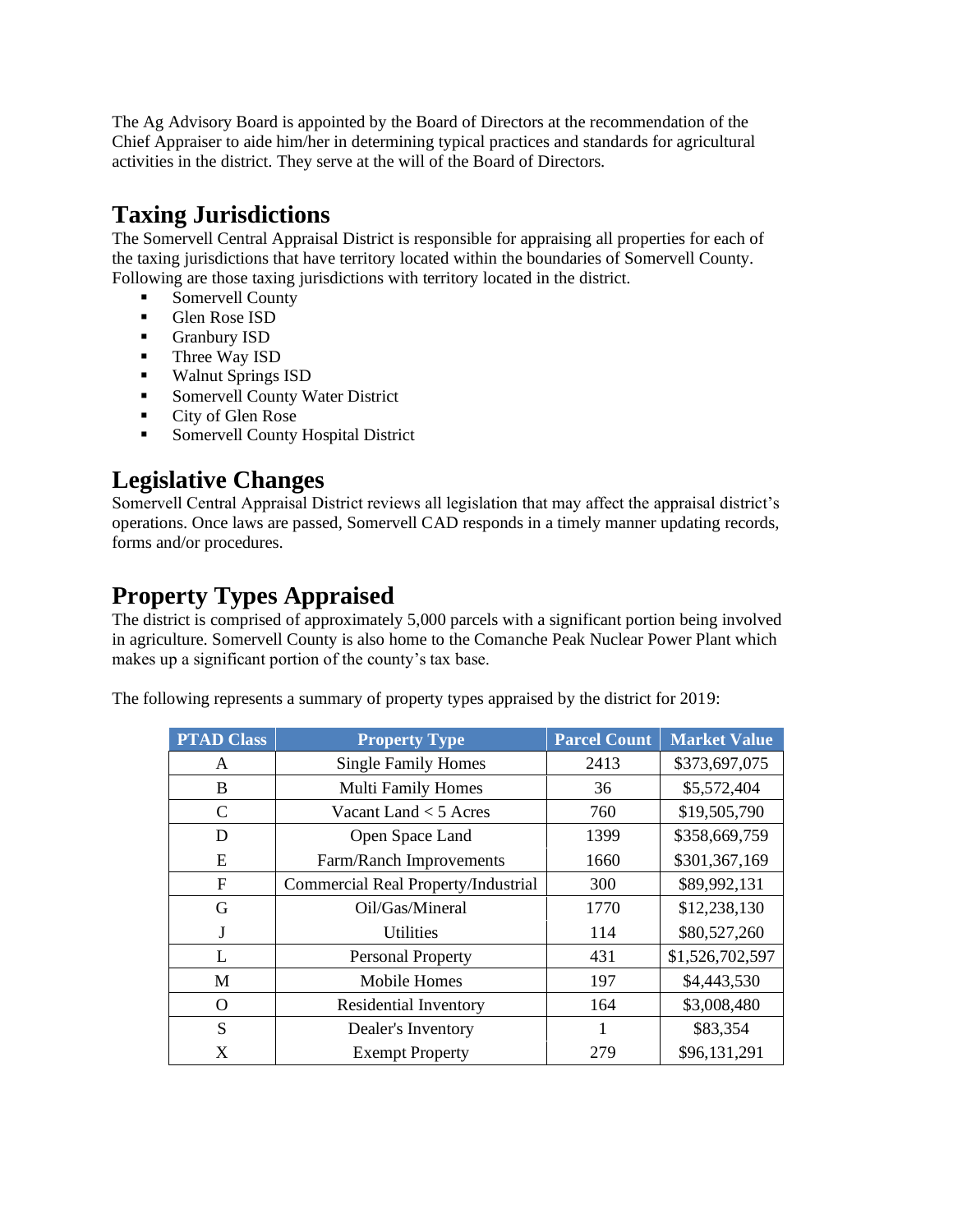# **Appraisal Operation Summary**

During the 2019 appraisal year the appraisal staff utilized aerial photography as well as on-site inspections to ensure all properties are classed correctly and all structures accounted for. Cost schedules were reviewed and market analysis was performed to validate appraisal value in each category. The results revealed the following:

Median level of appraisal 90.17 Coefficient of dispersion 13.98

Mean level of appraisal 91.84 Weighted mean level of appraisal 89.61

Based upon the Mass Appraisal Standards adopted by the International Association of Assessing Officers, the above statistics indicate that the district's mass appraisal system is accurately &uniformly appraising property. A complete description of these statistics is contained in the district's 2019 Internal Ratio Study.

# **Property Discovery**

The district aggressively seeks to discover all newly constructed or added property each year through examination of:

- City building permits
- Fee appraisals
- Advertisements
- Filed Material/Mechanic's Liens
- Electric connection reports
- 911 Addressing Reports
- Sales letters
- Mobile home installation reports
- Public "word of mouth"
- Field discovery
- Septic tank permits
- Railroad Commission Reports (oil/gas)

# **Exemption Data**

Property owners may qualify for a variety of exemptions as provided by the Texas Constitution. Some of the most commonly occurring exemptions are described below. Other less commonly occurring exemptions are available and described in the Texas Property Tax Code, Chapter 11.

#### *Residential Homestead:*

This chart represents the total exemption amounts available to homeowners who qualify for this exemption on home sites with a maximum of 20 acres

| <b>Entity</b>                                | <b>General</b><br><b>Homestead</b> | Over<br><b>65/Disability</b> | <b>Over 65 Surviving</b><br><b>Spouse</b> | 100% Disabled<br><b>Veteran</b> |
|----------------------------------------------|------------------------------------|------------------------------|-------------------------------------------|---------------------------------|
| Glen Rose ISD                                | $$25,000 + 20\%$                   | \$20,000                     | \$20,000                                  | 100%                            |
| Somervell County                             | 20%                                | \$50,000                     | \$50,000                                  | 100%                            |
| Somervell County Water<br>District           | 20%                                | \$50,000                     | \$50,000                                  | 100%                            |
| Somervell County<br><b>Hospital District</b> | 20%                                | \$50,000                     | \$50,000                                  | 100%                            |
| City of Glen Rose                            | <b>NA</b>                          | \$25,000                     | \$25,000                                  | 100%                            |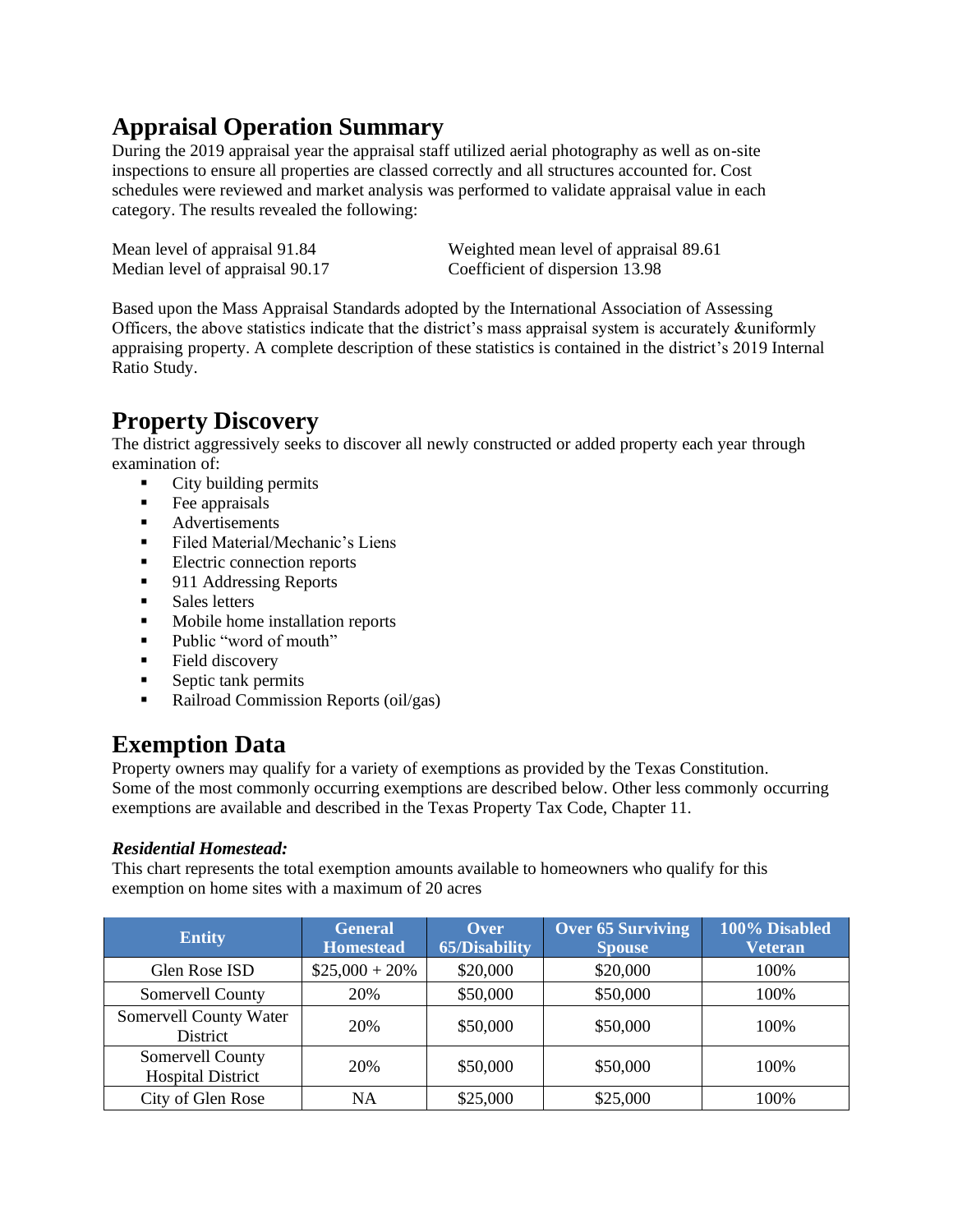| Granbury ISD              | \$25,000 | \$10,000 | \$10,000 | $100\%$ |
|---------------------------|----------|----------|----------|---------|
| Three Way ISD             | \$25,000 | \$10,000 | \$10,000 | 00%     |
| <b>Walnut Springs ISD</b> | \$25,000 | \$10,000 | \$10,000 | 00%     |

For the school districts, Somervell County, and City of Glen Rose, the over 65, disability, surviving spouse, and 100% disabled veteran residential homestead exemptions create a tax ceiling prohibiting increased taxes on the homestead on existing buildings. *(any new areas added to the home site will cause the ceiling to be readjusted and set in the subsequent tax year.)*

All homeowners who qualify for the residential homestead exemption are subject to the placement of a homestead cap on their qualifying property which prohibits the increase of taxable value on the homestead property to ten percent per year. However, the market value may still be reflective of the local real estate market.

#### *Disabled Veterans*

In addition to the residential homestead exemption allowable to disabled veterans with a 100% service connected disability (as described above), disabled veterans are allowed a general exemption on any property they own based upon the percentage rating as determined by the Department of Veterans Affairs. Current exemption amounts, as based upon these ratings, are:

| <b>Disability Percentage</b> | <b>Exemption Amount</b> |
|------------------------------|-------------------------|
| $10-29%$                     | \$5,000                 |
| 30-49%                       | \$7,500                 |
| 50-69%                       | \$10,000                |
| 70-100%                      | \$12,000                |

#### *Other Exemptions*

Other commonly occurring exemptions are:

- Cemetery Exemptions
- **•** Primarily Charitable Organizations
- Religious Organizations
- **•** Veteran's Organizations

Other less frequently occurring exemptions are allowable and described in Chapter 11, Texas Property Tax Code.

## **Appeal Information**

State law required the district to mail Notices of Appraised Value to property owners where:

- New property has been included for the first time on the appraisal roll
- There has been an ownership change
- There has been a change in taxable value of \$1,000 or more
- The property filed a rendition statement of the property, or
- The property has been annexed or de-annexed to a taxing jurisdiction